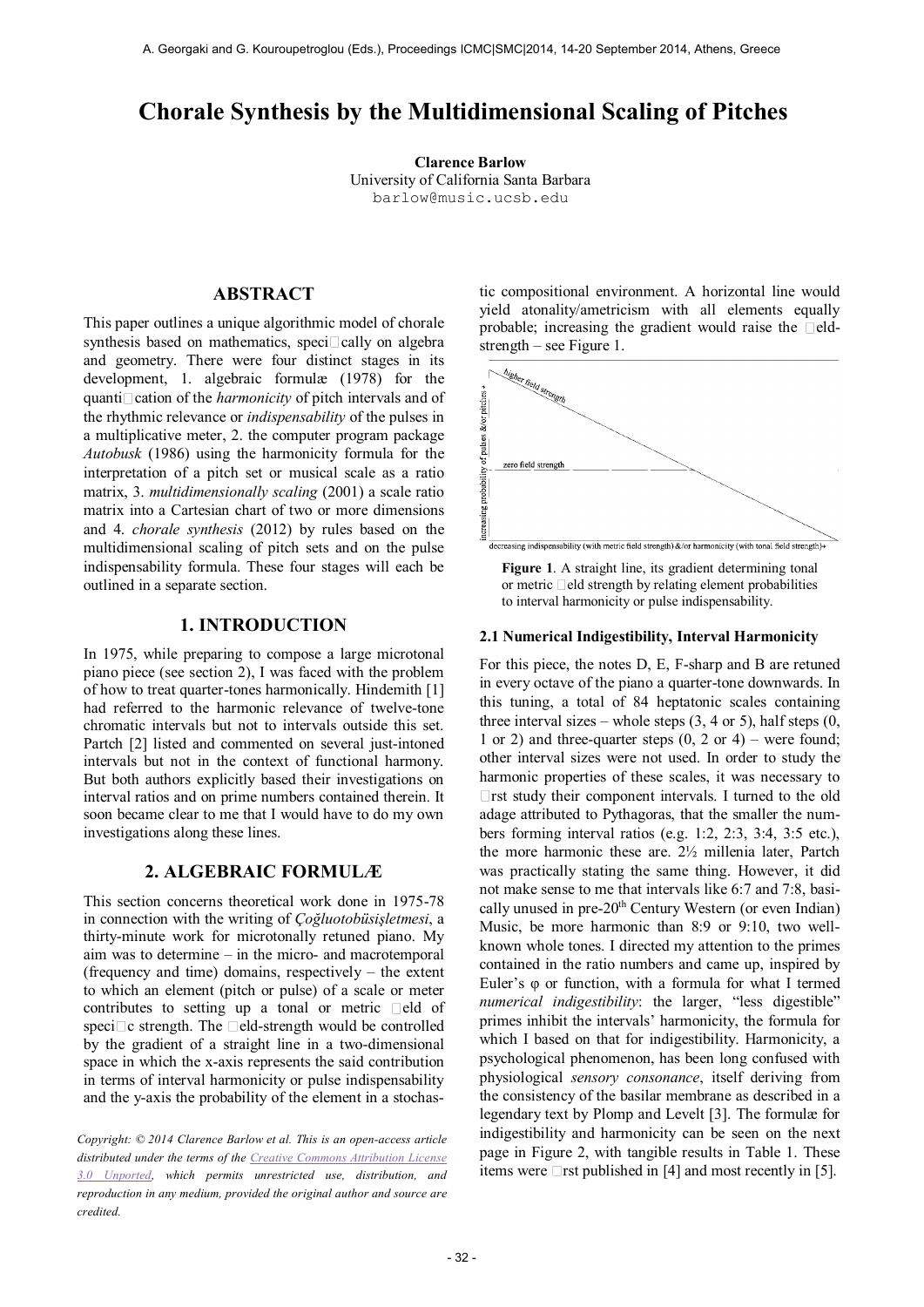| $\xi(N) = 2\sum_{r=1}^{\infty} \left(\frac{n_r(p_r-1)^2}{r^2}\right)$<br>whereby: $\infty$<br>1. $N = \prod_{r=1}^{n} p_r^{n_r}$<br>$r=1$<br>2. $N, n, p \in$ natural numbers<br>$\epsilon$ prime numbers<br>3. p | $sgn(\xi(Q)-\xi(P))$<br>H(P,Q)<br>$\xi(P)+\xi(Q)$<br>whereby $sgn(x)=-1$ for $x<0$ , else $sgn(x)=+1$ |
|-------------------------------------------------------------------------------------------------------------------------------------------------------------------------------------------------------------------|-------------------------------------------------------------------------------------------------------|
|-------------------------------------------------------------------------------------------------------------------------------------------------------------------------------------------------------------------|-------------------------------------------------------------------------------------------------------|

**Figure 2**. Formulæ for the indigestibility ξ of whole number N (left) and the harmonicity H of interval ratio P:Q (right, Q>P).

| N<br>$\xi(N)$                       | Interval- | Prime Decomposition |             |                |      | Number- |             |  |  |
|-------------------------------------|-----------|---------------------|-------------|----------------|------|---------|-------------|--|--|
| 1<br>0.000000                       | size (Ct) | $\overline{2}$      | 3           | 5              | 7    | ratio   | Harmonicity |  |  |
| $\overline{\mathbf{c}}$<br>1.000000 | 0.000     | $\overline{0}$      | 0           | $\overline{0}$ | 0    | 1:1     | $+\infty$   |  |  |
| 3<br>2.666667                       | 70.672    | $-3$                | $-1$        | $+2$           | 0    | 24:25   | $+0.054152$ |  |  |
| 4<br>2.000000                       | 111.731   | $+4$                | $-1$        | $-1$           | 0    | 15:16   | $-0.076531$ |  |  |
| 5<br>6.400000                       | 182.404   | $+1$                | $-2$        | $+1$           | 0    | 9:10    | +0.078534   |  |  |
| 6<br>3.666667                       | 203.910   | $-3$                | $+2$        | 0              | 0    | 8:9     | $+0.120000$ |  |  |
| 7<br>10.285714                      | 231.174   | $+3$                | $\mathbf 0$ | 0              | $-1$ | 7:8     | $-0.075269$ |  |  |
| 8<br>3.000000                       | 266.871   | $-1$                | $-1$        | 0              | $+1$ | 6:7     | +0.071672   |  |  |
| 9<br>5.333333                       | 294.135   | $+5$                | $-3$        | 0              | 0    | 27:32   | $-0.076923$ |  |  |
| 10<br>7.400000                      | 315.641   | $+1$                | $+1$        | $-1$           | 0    | 5:6     | $-0.099338$ |  |  |
| 11<br>18.181818                     | 386.314   | $-2$                | 0           | $+1$           | 0    | 4:5     | +0.119048   |  |  |
| 12<br>4.666667                      | 407.820   | $-6$                | $+4$        | 0              | 0    | 64:81   | +0.060000   |  |  |
| 13<br>22.153846                     | 427.373   | $+5$                | 0           | $-2$           | 0    | 25:32   | $-0.056180$ |  |  |
| 14<br>11.285714                     | 435.084   | $\mathsf 0$         | $+2$        | 0              | $-1$ | 7:9     | $-0.064024$ |  |  |
| 15<br>9.066667                      | 470.781   | $-4$                | $+1$        | 0              | $+1$ | 16:21   | +0.058989   |  |  |
| 16<br>4.000000                      | 498.045   | $+2$                | $-1$        | 0              | 0    | 3:4     | $-0.214286$ |  |  |
|                                     | 519.551   | $-2$                | $+3$        | $-1$           | 0    | 20:27   | $-0.060976$ |  |  |
|                                     | 568.717   | $-1$                | $-2$        | $+2$           | 0    | 18:25   | +0.052265   |  |  |
|                                     | 582.512   | $\mathbf 0$         | 0           | $-1$           | $+1$ | 5:7     | +0.059932   |  |  |
|                                     | 590.224   | $-5$                | $+2$        | $+1$           | 0    | 32:45   | +0.059761   |  |  |
|                                     | 609.776   | $+6$                | $-2$        | $-1$           | 0    | 45:64   | $-0.056391$ |  |  |
|                                     | 617.488   | $+1$                | 0           | $+1$           | $-1$ | 7:10    | $-0.056543$ |  |  |
|                                     | 680.449   | $+3$                | $-3$        | $+1$           | 0    | 27:40   | +0.057471   |  |  |
|                                     | 701.955   | $-1$                | $+1$        | 0              | 0    | 2:3     | +0.272727   |  |  |
|                                     | 729.219   | $+5$                | $-1$        | 0              | $-1$ | 21:32   | $-0.055703$ |  |  |
|                                     | 764.916   | $+1$                | $-2$        | 0              | $+1$ | 9:14    | +0.060172   |  |  |
|                                     | 772.627   | $-4$                | 0           | $+2$           | 0    | 16:25   | +0.059524   |  |  |
|                                     | 792.180   | $+7$                | $-4$        | 0              | 0    | 81:128  | $-0.056604$ |  |  |
|                                     | 813.686   | $+3$                | 0           | $-1$           | 0    | 5:8     | $-0.106383$ |  |  |
|                                     | 884.359   | 0                   | $-1$        | $+1$           | 0    | 3:5     | +0.110294   |  |  |
|                                     | 905.865   | $-4$                | $+3$        | 0              | 0    | 16:27   | +0.083333   |  |  |
|                                     | 933.129   | $+2$                | $+1$        | 0              | $-1$ | 7:12    | $-0.066879$ |  |  |
|                                     | 968.826   | $-2$                | 0           | 0              | $+1$ | 4:7     | +0.081395   |  |  |
|                                     | 996.090   | $+4$                | $-2$        | 0              | 0    | 9:16    | $-0.107143$ |  |  |
|                                     | 1017.596  | 0                   | $+2$        | $-1$           | 0    | 5:9     | $-0.085227$ |  |  |
|                                     | 1088.269  | $-3$                | $+1$        | $+1$           | 0    | 8:15    | +0.082873   |  |  |
|                                     | 1129.328  | $+4$                | $+1$        | $-2$           | 0    | 25:48   | $-0.051370$ |  |  |
|                                     | 1137.039  | $-1$                | $+3$        | 0              | $-1$ | 14:27   | $-0.051852$ |  |  |
|                                     | 1200.000  | $+1$                | 0           | 0              | 0    | 1:2     | $+1.000000$ |  |  |

**Table 1**. The indigestibility of the natural numbers 1-16 (boxed, left) and all intraoctavic intervals upwards of absolute harmonicity threshold 0.05.

The 84 scales of *Çoğluotobüsişletmesi* were now tuned to intervals taken within a  $\Box$  xed tolerance from a table such as the one above while lowering the harmonicity threshold to include the prime number 11. The tuning was used to evaluate harmonicities which engendered probability values as shown in Figure 1. Table 2 shows an excerpt of the tuning as published in [4].

| 100/81<br>EC D-E-F+G A A#J<br>35/32<br>25/18<br>3/2<br>5/3<br>1/1<br>5/4<br><b>CD-E-F+G A A#C J</b><br>1/1<br>978<br>11/8<br>14/9<br>18/11 | 16/9<br>11/6<br>9/5<br>16/9 |
|--------------------------------------------------------------------------------------------------------------------------------------------|-----------------------------|
|                                                                                                                                            |                             |
|                                                                                                                                            |                             |
| CE-F+G A A#C D-J<br>16/11<br>1/1<br>11/9<br>11/B<br>18/11<br>9/B                                                                           |                             |
| $LF+G A 4C D-E-1$<br>7/7<br>36/25<br>27/25<br>11/9<br>128/81<br>1/1                                                                        |                             |
| 675<br>EG A A#C D-E-F+J<br>1/1<br>978<br>4/3<br>36/25<br>81/50                                                                             | 11/6                        |
| 32/27<br><b>CA A#C D-E-F+G J</b><br>1/1<br>16/15<br>36/25<br>917<br>81/50                                                                  | 16/9                        |
| 100/81<br>$LAE$ $D-E-F+G$ $A$ $J$<br>1/1<br>25/18<br>25/16<br>9/8<br>27/16                                                                 | 15/8                        |
| <b>LC D-E-F+G A B-J</b><br>27/25<br>11/9<br>11/8<br>1/1<br>3/2<br>27/16                                                                    | 11/6                        |
| 25/18<br>ED-E-F+G A B-C J<br>81/64<br>1/1<br>9/B<br>25/16<br>27/16                                                                         | 50/2.                       |
| 25/18<br><b>CE-F+G A B-C D-J</b><br>100/81<br>1/1<br>9/8<br>3/2<br>18/11                                                                   | 9/5                         |
| 11/9<br>4/3<br>27/25<br>36/25<br>128/81<br><b>CF+G A B-C D-E-J</b><br>1/1                                                                  | 16/9                        |
| 11/9<br>9/8<br>36/25<br>4/3<br>81/50<br><b>CG A B-C D-E-F+3</b><br>1/1                                                                     | 11/6                        |
| 32/27<br>27/25<br>36/25<br>917<br>81/50<br>IA B-C D-E-F+G 1<br>1/1                                                                         | 16/9                        |
| 32/27<br>4/3<br>27/25<br>3/2<br><b>CB-C D-E-F+G A 1</b><br>1/1<br>81/50                                                                    | 11/6                        |

**Table 2**. Tuning of 14 of 84 scales as used in the piano piece *Çoğluotobüsişletmesi* (1978) – the □rst seven and the last seven each belong to a common cyclic mode.

#### **2.2 Pulse Indispensability**

Rhythms in *Çoğluotobüsişletmesi* were also computed by the method outlined in Figure 1. A total of six meters in 14 tempi ranging from MM 60 to 135 were taken for the piece, each meter denoted by multiplicative strati $\Box$ cation, e.g. "2x5" meaning 2 beats of 5 pulses each. A system, algebrized as a formula [6] and computer-programmed, (see below) allots each pulse of each meter a unique indispensability value ranging from zero to one less than the number of pulses, e.g. for  $2x5$ :  $[9063481735]$  – the bigger the number, the more indispensable the pulse. The indispensabilities, converted into probabilities, made rhythms with random numbers. Figure 3 shows the threelayered meters 3x2x2, 2x3x2 and 2x2x3 (better known as  $^{3}/_{4}$ ,  $^{6}/_{8}$  and  $^{12}/_{16}$ ) with pulse indispensabilities.



**Figure 3**. Pulse indispensabilites simultaneously shown as numbers, bar charts and shading for three meters on the third level of strati $\Box$ cation (with 12 pulses each).

#### **3. AUTOBUSK**

From 1986, the above-mentioned formulæ and related algorithms were programmed into the software package Autobusk running on an Atari ST computer, in which twelve parameters are applied to scales de $\Box$  ned in cents and meters as strati $\Box$ cations. Figure 4 shows a screen shot of the main program. The package together with a tutorial [7] can be freely downloaded from Mainz University:

[<http://www.musikwissenschaft.unimainz.de/Autobusk/>](http://www.musikwissenschaft.unimainz.de/Autobusk/) The **Triangler's** The Triangler's Composed with Autobusk was *variazioni e un pianoforte meccanico* (1986) for pianist and player piano. In 2000 Autobusk was declared completed.



**Figure 4**. Screen shot of Autobusk main program.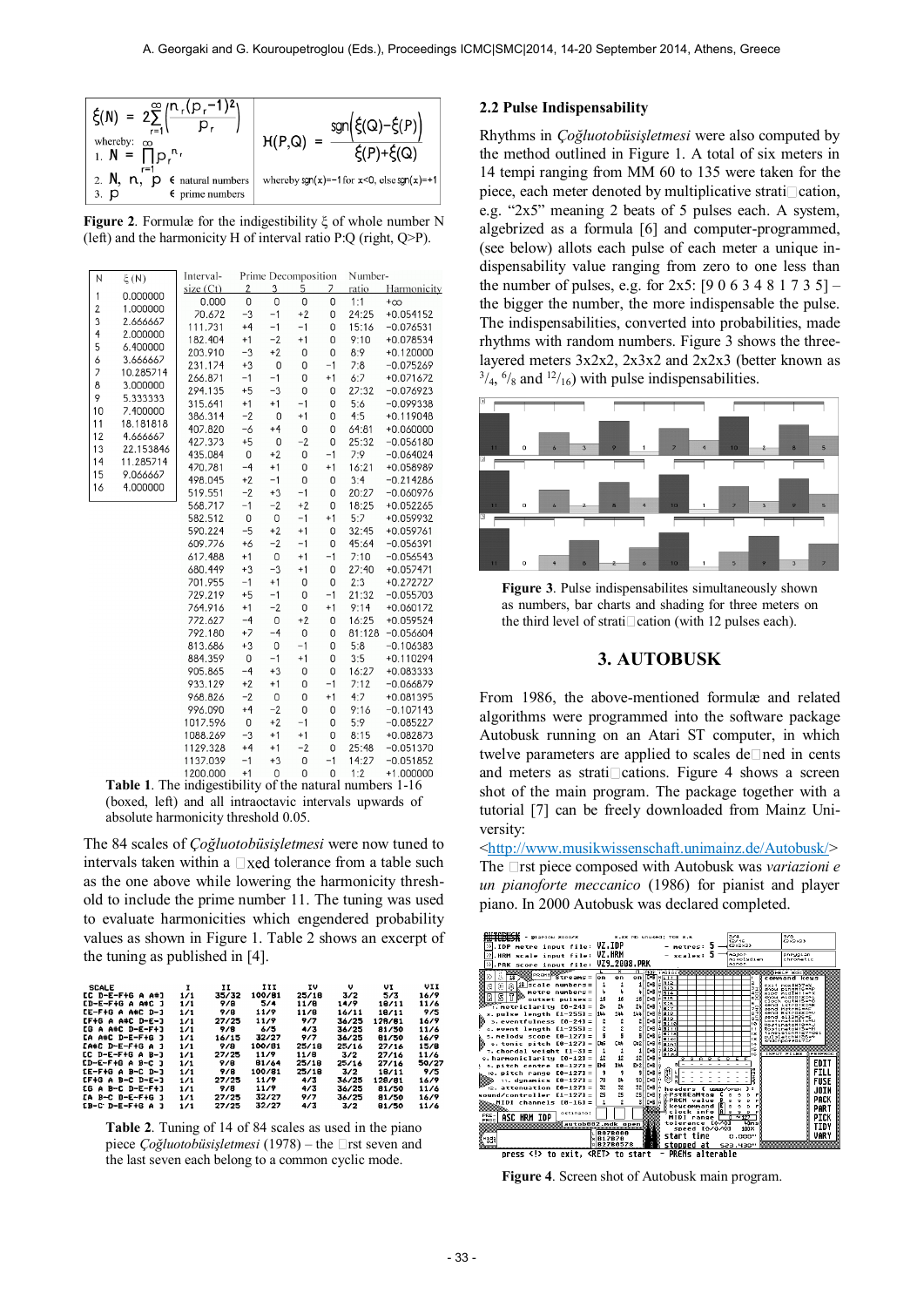One of Autobusk's peripheral programs, "HRM", derives a two-dimensional matrix of ratios from a musical scale de Ined in cents, e.g. the one-octave chromatic scale in Figure 5, with three constraints: minimum harmonicity, nominal tolerance (the width of a Gaussian bell placed on each scale degree to damp outlying ratios' harmonicities) and tuning alternatives (the number of ratios competing to represent each scale degree, e.g. 5/4 and 81/64 for the major third, 400 cents). The overall harmonicity for every possible tuning given the number of alternatives is evaluated (e.g. 28 tunings for 2 alternatives in an 8-note major scale) and the one with the highest value is selected.

| Scale degree:    | 1               | $\overline{\mathbf{2}}$ | 3               | 4               | 5               | 6               | $\overline{\phantom{a}}$ | 8                | 9                | 10    | 11               | 12               | 13               |
|------------------|-----------------|-------------------------|-----------------|-----------------|-----------------|-----------------|--------------------------|------------------|------------------|-------|------------------|------------------|------------------|
| Input size (Ct): | 0               | 100                     | 200             | 300             | 400             | 500             | 600                      | 700              | 800              | 900   | 1000             | 1100             | 1200             |
| Tuning:          | 1/1             | 16/15                   | 9/8             | 6/5             | 5/4             | 4/3             | 45/32                    | 3/2              | 8/5              | 5/3   | 9/5              | 15/8             | 2/1              |
| Deviation (Ct):  | 0               | $+12$                   | $+4$            | $+16$           | $-14$           | $-2$            | $-10$                    | $+2$             | $+14$            | $-16$ | $+18$            | $-12$            | 0                |
| Note name:       | c               | DЬ                      | D               | в               | E               | F               | F#                       | Ġ                | Аŀ               | A     | Bь               | B                | Ċ                |
| 12 tone matrix:  |                 |                         |                 |                 |                 |                 |                          |                  |                  |       |                  |                  |                  |
| $2 \rightarrow$  | $3 \rightarrow$ | $4 \rightarrow$         | $5 \rightarrow$ | $6 \rightarrow$ | $7 \rightarrow$ | $8 \rightarrow$ | $9 \rightarrow$          | $10 \rightarrow$ | $11 \rightarrow$ |       | $12 \rightarrow$ | $13 \rightarrow$ |                  |
| 16/15            | 9/8             | 6/5                     | 5/4             | 4/3             | 45/32           | 3/2             | 8/5                      | 5/3              | 9/5              |       | 15/8             | 2/1              | $\rightarrow$ 1  |
| $-0.077$         | $+0.120$        | $-0.099$                | $+0.119$        | $-0.214$        | $+0.060$        | $+0.273$        | $-0.106$                 | $+0.110$         | $-0.085$         |       | $+0.083$         | $+1,000$         |                  |
|                  | 135/128         | 9/8                     | 75/64 5/4       |                 | 675/512 45/32   |                 | 3/2                      | 25/16            | 27/16            |       | 225/128 15/8     |                  | $\rightarrow$ 2  |
|                  | $+0.047$        | $+0.120$                | $+0.047$        | $+0.119$        | $+0.034$        | $+0.060$        | $+0.273$                 | $+0.060$         | $+0.083$         |       | $+0.040$         | $+0.083$         |                  |
|                  |                 | 16/15                   | 10/9            | 32/27           | 5/4             | 4/3             | 64/45                    | 40/27            | 8/5              |       | 5/3              | 16/9             | $\rightarrow$ 3  |
|                  |                 | $-0.077$                | $+0.079$        | $-0.077$        | $+0.119$        | $-0.214$        | $-0.056$                 | $+0.057$         | $-0.106$         |       | $+0.110$         | $-0.107$         |                  |
|                  |                 |                         | 25/24           | 10/9            | 75/64           | 5/4             | 4/3                      | 25/18            | 3/2              |       | 25/16            | 5/3              | $\rightarrow$ 4  |
|                  |                 |                         | $+0.054$        | $+0.079$        | $+0.047$        | $+0.119$        | $-0.214$                 | $+0.052$         | $+0.273$         |       | $+0.060$         | $+0.110$         |                  |
|                  |                 |                         |                 | 16/15           | 9/8             | 6/5             | 32/25                    | 4/3              | 36/25            |       | 3/2              | 8/5              | $\rightarrow$ 5  |
|                  |                 |                         |                 | $-0.077$        | $+0.120$        | $-0.099$        | $-0.056$                 | $-0.214$         | $-0.050$         |       | $+0.273$         | $-0.106$         |                  |
|                  |                 |                         |                 |                 | 135/128 9/8     |                 | 6/5                      | 5/4              | 27/20            |       | 45/32            | 3/2              | $\rightarrow$ 6  |
|                  |                 |                         |                 |                 | $+0.047$        | $+0.120$        | $-0.099$                 | $+0.119$         | $-0.061$         |       | $+0.060$         | $+0.273$         |                  |
|                  |                 |                         |                 |                 |                 | 16/15           | 256/225                  | 32/27            | 32/25            |       | 4/3              | 64/45            | $\rightarrow$ 7  |
|                  |                 |                         |                 |                 |                 | $-0.077$        | $-0.038$                 | $-0.077$         | $-0.056$         |       | $-0.214$         | $-0.056$         |                  |
|                  |                 |                         |                 |                 |                 |                 | 16/15                    | 10/9             | 6/5              |       | 5/4              | 4/3              | $\rightarrow$ 8  |
|                  |                 |                         |                 |                 |                 |                 | $-0.077$                 | $+0.079$         | $-0.099$         |       | $+0.119$         | $-0.214$         |                  |
|                  |                 |                         |                 |                 |                 |                 |                          | 25/24            | 9/8              |       | 75/64            | 5/4              | $\rightarrow$ 9  |
|                  |                 |                         |                 |                 |                 |                 |                          | $+0.054$         | $+0.120$         |       | $+0.047$         | $+0.119$         |                  |
|                  |                 |                         |                 |                 |                 |                 |                          |                  | 27/25            |       | 9/8              | 6/5              | $\rightarrow$ 10 |
|                  |                 |                         |                 |                 |                 |                 |                          |                  | $-0.048$         |       | $+0.120$         | $-0.099$         |                  |
|                  |                 |                         |                 |                 |                 |                 |                          |                  |                  |       | 25/24            | 10/9             | $\rightarrow$ 11 |
|                  |                 |                         |                 |                 |                 |                 |                          |                  |                  |       | $+0.054$         | $+0.079$         |                  |
|                  |                 |                         |                 |                 |                 |                 |                          |                  |                  |       |                  | 16/15            | $\rightarrow$ 12 |
|                  |                 |                         |                 |                 |                 |                 |                          |                  |                  |       |                  | $-0.077$         |                  |

**Figure 5**. Ratio-harmonicity matrix of a chromatic scale octave as interpreted by program Autobusk/HRM.

As in *Çoğluotobüsişletmesi*, the harmonicity values are then converted into probabilities for the random selection of pitches.

### **4. MULTIDIMENSIONAL SCALING**

Introduced about a half-century ago, multidimensional scaling is, to quote Wikipedia, "a means of visualizing the level of similarity of individual cases of a dataset." Writing "proximity" for "similarity", this means that if we know for instance the geographical distances between selected cities, it would be possible to construct a map in dimensions two or more (e.g. a globe) with the cities in the right place related to each other, except for the map being possibly rotated by a certain unpredictable angle or even laterally reversed.

In 2001, regarding harmonicity as a measure of the harmonic proximity of notes forming scales, I began to construct "maps" of the scales. Figure 6 shows a mapping of the chromatic scale matrix in Figure 5. Note the close proximity of the keynote  $(1:1)$  and the octave  $(1:2)$ , and the mutually remote minor  $2<sup>nd</sup>$  (15:16) and augmented  $4<sup>th</sup>$ (32:45) or major  $6^{th}$  (3:5) and minor  $7^{th}$  (5:9).



Figure 6. A multidimensionally scaled map of a chromatic scale octave as interpreted by Autobusk/HRM.

#### **5. CHORALE SYNTHESIS**

To quote Wikipedia again, a chorale "is a [melody](http://en.wikipedia.org/wiki/Melody) to which a [hymn](http://en.wikipedia.org/wiki/Hymn) is sung by a [congregation](http://en.wikipedia.org/wiki/Local_church) in a [German](http://en.wikipedia.org/wiki/German_Protestant_Church)  [Protestant Church](http://en.wikipedia.org/wiki/German_Protestant_Church) service. The typical [four-part setting](http://en.wikipedia.org/wiki/Four-part_harmony) of a chorale, in which the sopranos (and the congregation) sing the melody along with three lower voices, is known as a chorale harmonization. In certain modern usage, this term may include classical settings of such hymns and works of a similar character." Probably the most famous chorales in music history were written by J. S. Bach. While making visual pitch maps by multidimensional scaling, I wondered what the Bach chorales would look like if viewed in such maps. Accordingly, in 2012, I nally got down to examining the chorale *Zeucht ein zu deinen Toren* ("Oh enter, Lord, thy temple") in this light. For a multidimensional scaling the piece would have to be tuned to just-intoned ratios (which I did manually), and the harmonicities determined by Autobusk. Figure 7 shows the chorale opening together with the ratios found. Note the four pairs of identical looking but differently tuned notes G, B in the bass staff and B, C in the treble.



**Figure 7**. A manually tuned rendition of the J. S. Bach chorale *Zeucht ein zu deinen Toren* (opening bars).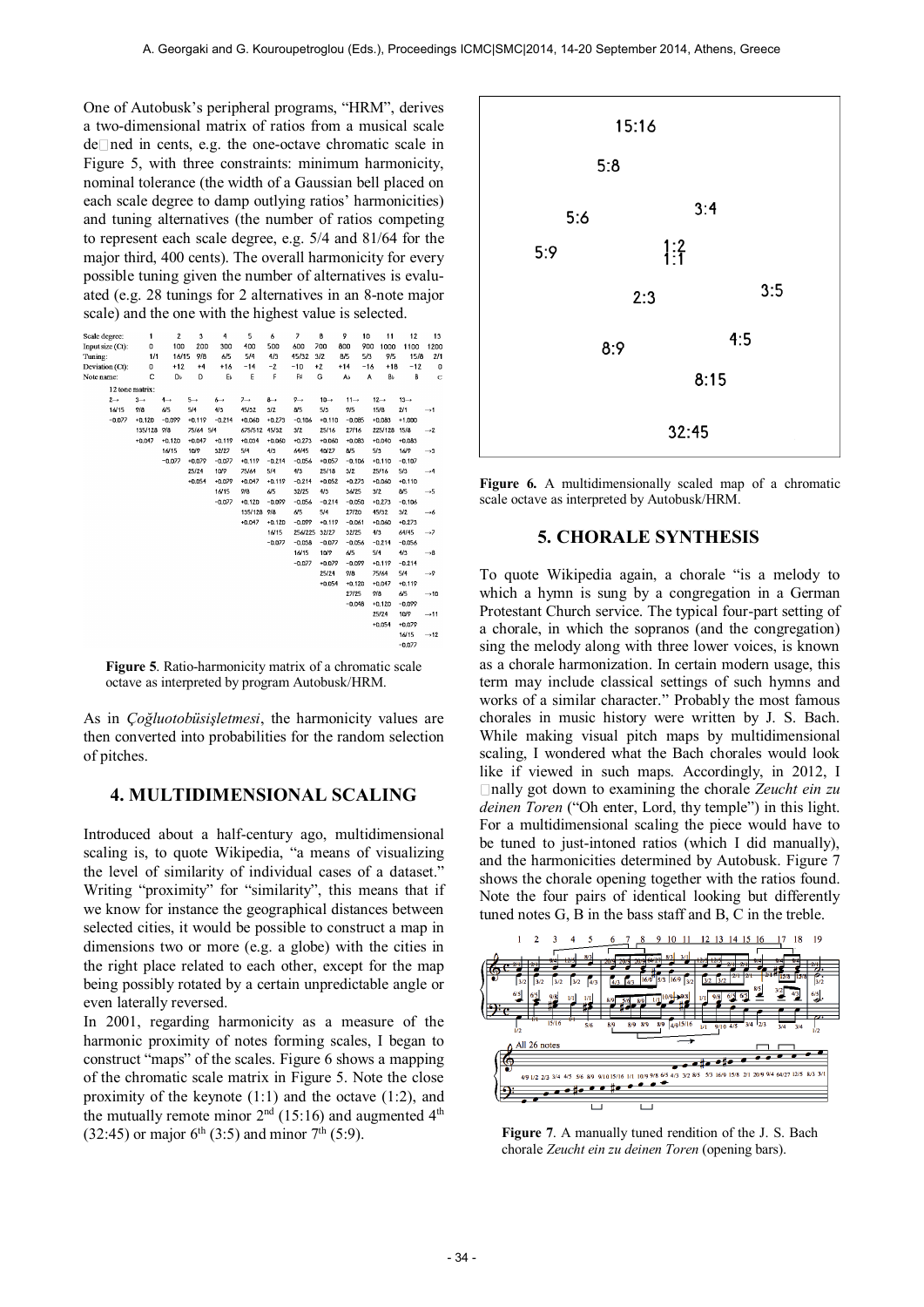Figure 8 shows the multidimensionally scaled map of the Bach chorale opening bars' pitch material as manually tuned. The  $\Box$ rst chord is outlined in blue. The four pairs of identical looking differently tuned notes are numbered with lower case Roman numerals and are mutually quite remote.



**Figure 8**. Multidimensionally scaled manually tuned pitches of the J. S. Bach chorale *Zeucht ein zu deinen Toren* (opening bars).

Every chord in the chorale was delineated as in Figure 8, and the images, one per chord, converted into a musicsynchronized video. After intently observing the video, I came up with two simple rules for synthesizing a chorale:

- 1. The overall harmonicity of a chord randomly chosen from a multidimensionally scaled map is proportional to the indispensability of the pulse it occupies.
- 2. Every chord and the one succeeding share a note in common.

With these rules in mind, I began to work on a commissioned piece for computer-driven pipe organ entitled *Für Simon Jonassohn-Stein* (the organ in question was housed in Cologne in the church of St. Peter, whose original name was Simon son of Jonas). The pitch material consisted of 79 just-intoned intervals spread over the full 4½-octave range of the organ, their ratios being primelimit 7 (i.e. containing factors up to  $2^{\pm 6}$ ,  $3^{\pm 3}$ ,  $5^{\pm 1}$  and  $7^{\pm 1}$ ), and the minimum harmonicity was set at 0.07. Even though the organ's 54 half-steps were tuned to the regular 12-tone chromatic scale, the composition of the work was effected as though the pitches were just-intoned; this corresponds to the general practice of composing 12-tone tempered music with the harmony (but not the sound) of just intonation in mind.

Figure 9 shows a multidimensionally scaled map of the 79 pitches expressed as ratios, offering a total of 79079 different triads for random selection. Note the several individual four-note octave-chains.



**Figure 9**. 79 multidimensionally scaled pitches selected for the organ piece *Für Simon Jonassohn-Stein.*

The meter was chosen for the piece was a slow 3x2, the half-note pulse indispensabilities being [5 0 3 1 4 2]. Using the method outlined above, four chorales were composed, partly interspersed and partly synchronized with Autobusk "improvisations" in the same harmonies as the chorales and in meters  $2x2x2$ ,  $3x2x2$ ,  $2x3x2$ ,  $2x2x3$ ,  $2x2x2x2$  and  $2x2x2x3$ , whereby the fastest pulse is a 16<sup>th</sup>-note. Even though the work was performed in equal temperament, Figure 10 shows Chorale 1 with justintoned ratios and cent deviations with which *Für Simon Jonassohn-Stein* was composed.



**Figure 10**. Chorale 1 of *Für Simon Jonassohn-Stein.*